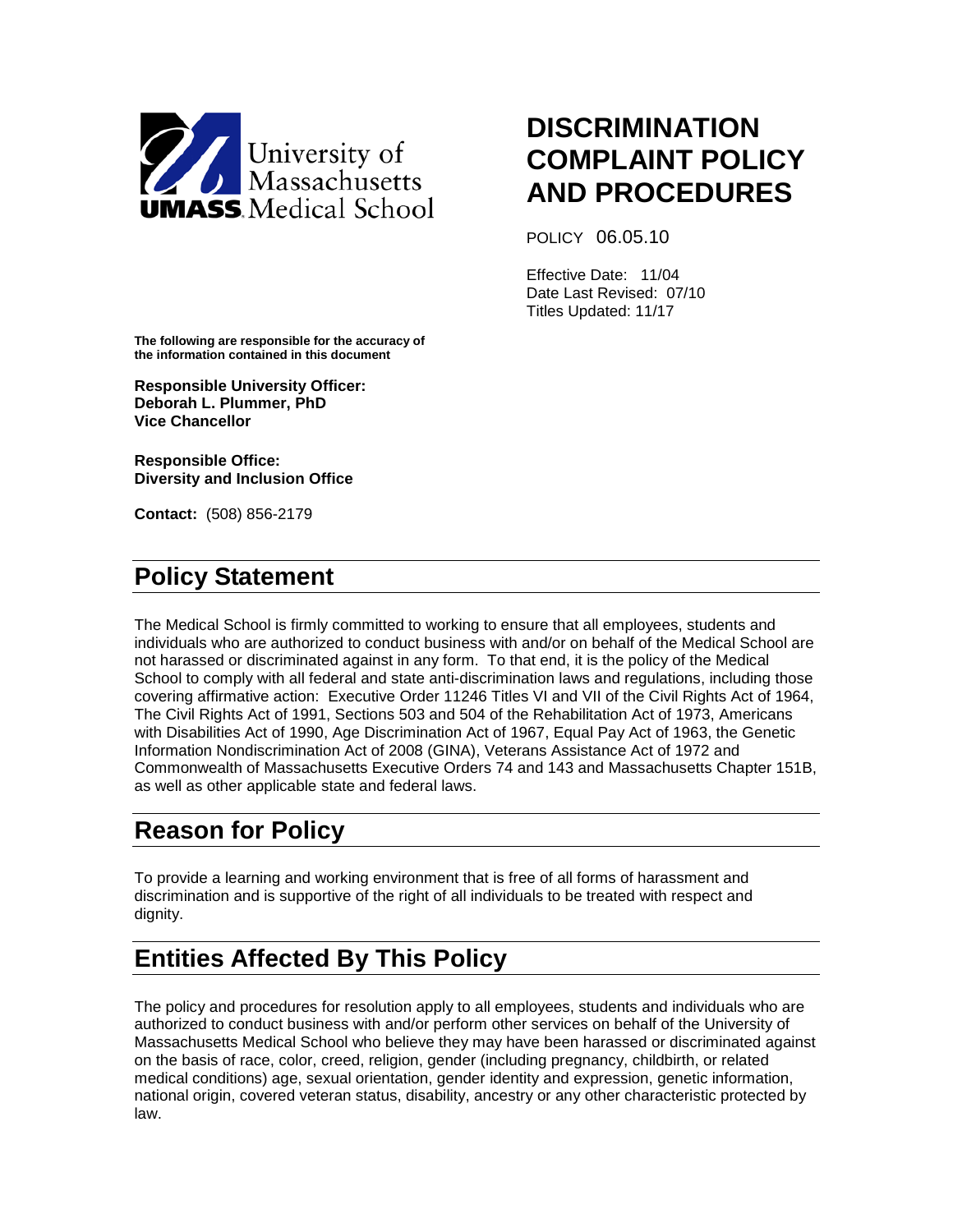# **Related Documents**

Sexual Harassment Policy and Procedure Appropriate Treatment of Learners Policy Dispute Resolution Trustee Document T92-037 (Appendix D - 6)

# **Scope**

The Medical School has designated the Diversity and Inclusion Office (DIO) as having primary responsibility for receiving and investigating complaints of harassment and discrimination and acting upon them through both informal and formal processes.

# **Responsibilities**

#### **Complainant Responsibilities**

A formal complaint should be filed as soon as possible following the occurrence(s) of the harassment or discrimination; prompt filing within ninety (90) days of the incident or the last occurrence is strongly encouraged. However, the Medical School retains the right to review a complaint of harassment or discrimination that is filed beyond the recommended time period.

#### **DIO Responsibilities**

A DIO staff person initiates the investigation of the complaint within ten (10) working days of receipt of the formal/written complaint or within a time frame after the informal complaint has been filed by the complainant. Documents relevant to the investigation are held in a confidential case file. Information is shared with all parties on a need-to-know basis during the investigation of the complaint.

The Vice Chancellor for Diversity and Inclusion and/or a DIO staff person will inform the party against whom the complaint is made that a harassment or discrimination complaint has been filed against him/her. The respective managers of the complainant and the accused will be informed on a need-to-know basis.

Upon completion of the investigation, DIO reviews the findings with all of the appropriate parties. Every effort is made to complete the review within forty-five (45) working days after the complaint is filed with the DIO. However, depending on the complexity of the case, the process may be extended at the discretion of the DIO.

If the DIO determines through its investigation that the allegations in the complaint are probable, it will recommend to the appropriate manager that disciplinary action be taken against the accused individual. Disciplinary action, which may include expulsion or discharge, will be appropriate to the offense and individuals involved. The complainant will be notified either verbally or in writing of the disposition of the investigation. The accused will be notified either verbally or in writing of the findings and, where/when appropriate, the recommended sanctions.

### **Procedures**

If any individual(s) (complainant) believes he/she has been subject to harassment or discrimination, the individual should initiate a complaint immediately by calling or visiting the DIO to arrange an appointment as soon as possible. The longer the period of time between the incident and the initiation of a complaint, the more difficult it is to reconstruct what occurred. A complaint should be filed as soon as possible following the occurrence(s) of the harassment or discrimination; prompt filing within ninety (90) days of the last occurrence is strongly encouraged. However, the Medical School retains the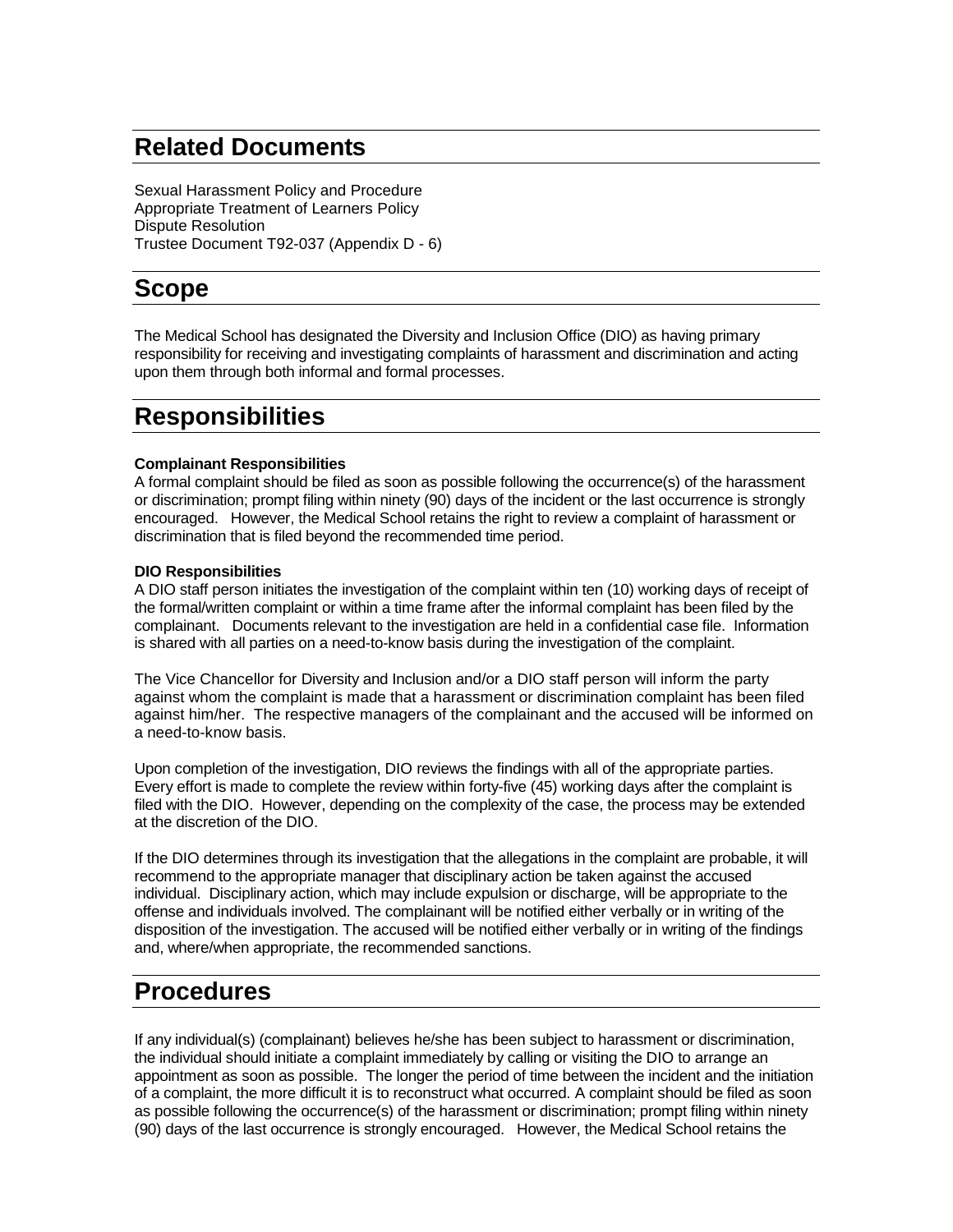right to review a complaint of harassment or discrimination that is filed beyond the recommended time period.

**The presence/involvement of legal counsel is not permitted at any time during the harassment or discrimination complaint procedures.** If an individual is a member of a collective bargaining unit, they may have the support of a union representative. However, the representative is **not** a part of the proceedings, but they may be available for support. All parties involved in an investigation, including the union representative, are required to keep information related to the investigation confidential.

#### **TYPES OF COMPLAINTS**

#### **Informal Complaint**

During the informal complaint process, a complainant shares his/her concern with a DIO staff member. The DIO staff member may suggest ways the complainant can resolve the issue(s) in an informal, non-adversarial approach that satisfies all concerned parties. DIO may refer complainant to other appropriate offices, i.e., Human Resources or the Employee Assistance Program. DIO may schedule follow-up meetings as needed to further assist the complainant.

When filing an informal complaint, the individual must provide the following information:

- the name of the complainant;
- the specific nature of actions/behaviors leading to the allegation of harassment or discrimination;
- $\blacksquare$  the date(s) and time(s) of the occurrence(s) of harassment or discrimination;
- a detailed description of the occurrence(s) of the harassment or discrimination;
- $\blacksquare$  the name(s) of the person(s) the complainant is accusing of the harassment or discrimination;
- the name(s) of other individual(s) who have knowledge of the occurrence(s) of the harassment or discrimination brought forth in the complaint; and
- the remedy or relief that is being sought.

#### **Formal Complaint**

If at any time the complainant considers the informal complaint procedure unsatisfactory, he/she may elect to forego the informal procedure and request that a formal complaint be initiated. Also, in some instances, the Vice Chancellor for Diversity and Inclusion may determine that the serious nature of the complaint requires that it be addressed as a formal matter.

When filing a formal complaint, the individual should put the information stated above in writing and submit it to DIO. Please use the Formal Complaint Form available on the DIO Web site or in the DIO.

The individual(s) accused by the complainant is/are provided a copy of the DIO written report of the complaint and given an opportunity to respond to the allegation(s). The appropriate managers are informed of the filing of a formal complaint on a need to know basis.

### **Retaliation**

Retaliation against an individual for filing a complaint of harassment or discrimination, or against any individual for cooperating in an investigation of a complaint, is against the Medical School policy and **it is against the law**. If retaliation is found to have occurred, appropriate action(s) will be taken.

### **Definitions**

**Complainant:** An individual who believes he/she has been subject to harassment or discrimination and who files a complaint of harassment or discrimination, either informal or formal, against another individual(s).

**Accused:** Any person who has a harassment or discrimination complaint brought against them. **Discrimination:** Action on the basis of unlawful prejudice.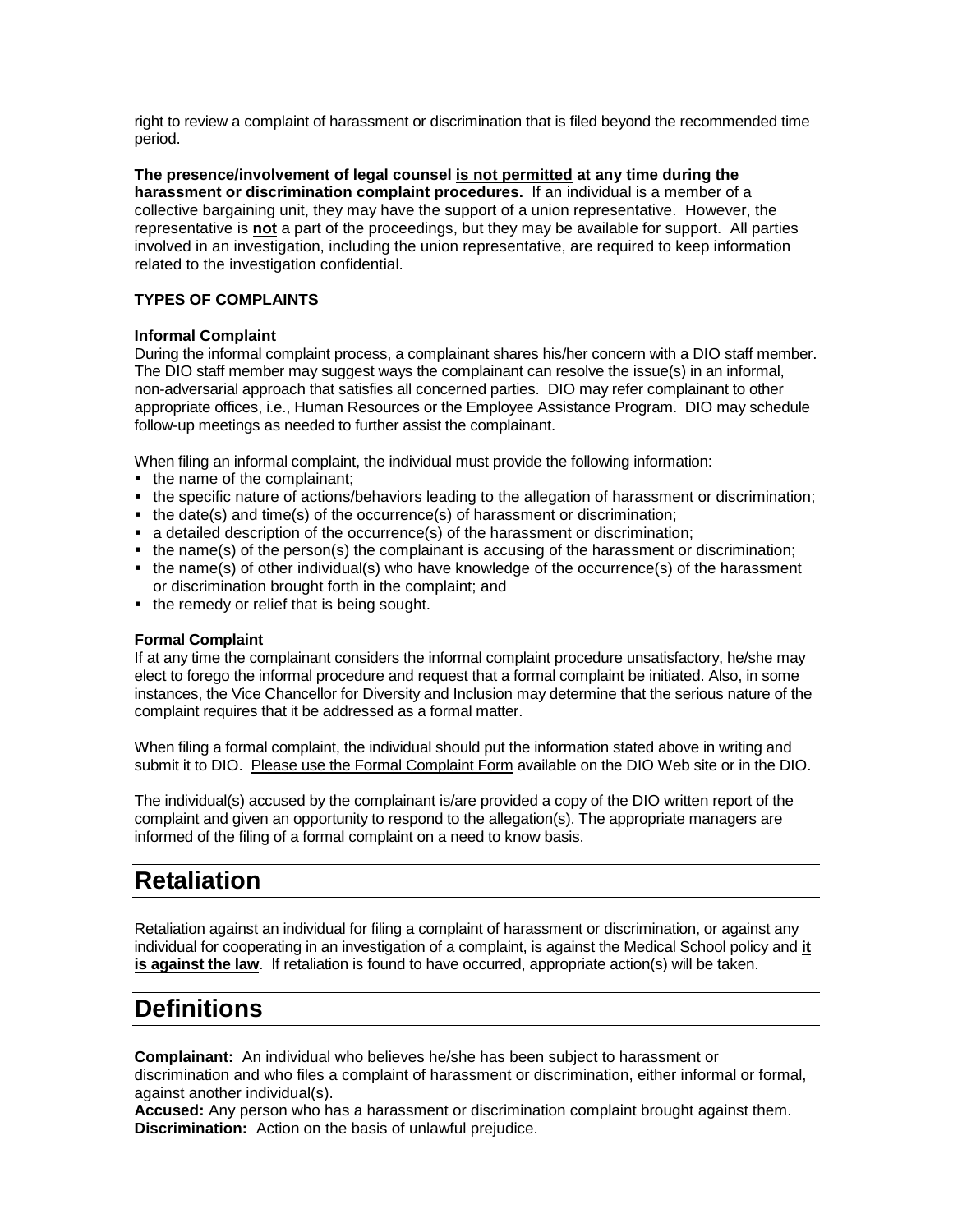**Protected Classes:** The individual afforded legal protection because of their race, color, creed, religion, gender (including pregnancy, childbirth, or related medical conditions) age, sexual orientation, gender identity and expression, genetic information, national origin, covered veteran status, disability, ancestry or any other characteristic protected by law.

**Harassment:** Inappropriate and/or unlawful behavior directed toward a member of a protected class.

**Retaliation:** Conduct which is taken against a complainant because they have filed a complaint or conduct taken against an individual who has cooperated with the investigation of a complaint.

### **Approvals**

*Deborah L. Plummer* 1-14-2011\_\_\_\_\_\_\_\_\_\_\_\_\_\_

Deborah L. Plummer, PhD Date Vice Chancellor Diversity and Inclusion

# **Appendices**

In support of this policy, the following appendices are included:

#### **STATE AND FEDERAL AGENCIES**

The Massachusetts Commission Against Discrimination (MCAD) located at One Ashburton Place, Boston, MA 02108 and 436 Dwight Street Springfield, MA 01103 is responsible for enforcing the Massachusetts discrimination and harassment laws. The U.S. Equal Employment Opportunity Commission (EEOC) is responsible for enforcing the federal law prohibiting protected class harassment. The EEOC is located at the JFK Federal Office Building, Government Center, Room 475, Boston, MA 02203. These agencies may be contacted at the above addresses. A complaint to the MCAD must be filed within 300 days of the occurrence or of the last incident. A complaint under federal law should be filed within 180 days. Under certain circumstances a federal complaint may be filed within 300 days of the incident or of the last occurrence.